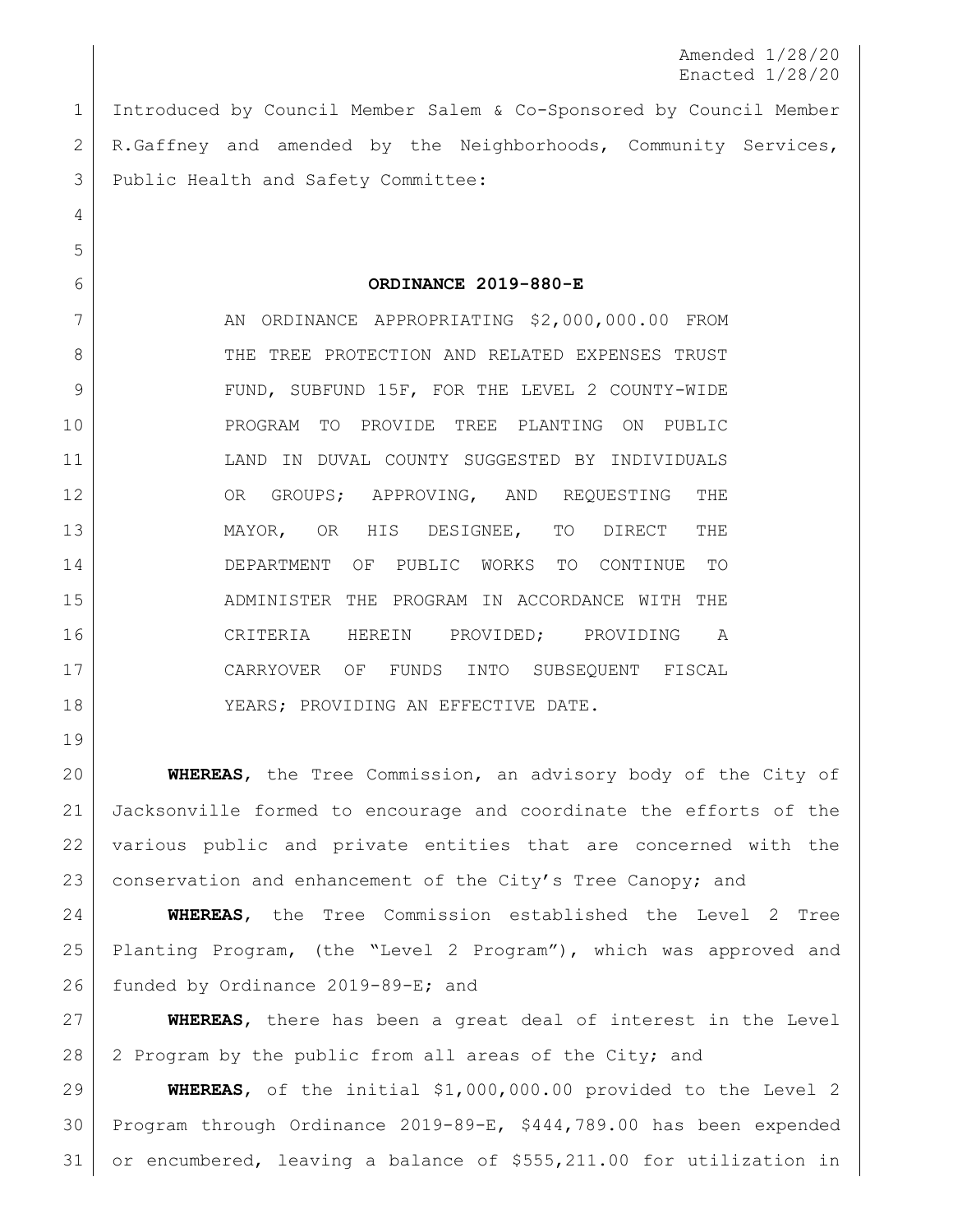## 1 the Level 2 Program; and

 **WHEREAS**, the Tree Commission voted on November 20, 2019 to recommend increasing the funding for the Level 2 Program by 4 | \$2,000,000.00 due to the amount and scope of proposed new projects; and

 **WHEREAS**, as of November 15, 2019, the Tree Protection and Related Expenses Trust Fund, Subfund 15F, contained \$19,455,297.00 available to appropriate for the purpose of planting trees to replace the tree canopy of the City that has been lost through the 10 process of land development, now therefore

**BE IT ORDAINED** by the Council of the City of Jacksonville:

 **Section 1. Appropriation for the Level 2 Tree Planting Program.** For the 2019-2020 fiscal year, within the City's budget, there are hereby appropriated the indicated sum(s) from the account(s) listed in subsection (a) to the account(s) listed in subsection (b):

 (The account information is attached hereto as **Revised Exhibit 1**, labeled as "Revised Exhibit 1, Rev Acct Info, January 21, 2020 – NCSPHS", and incorporated herein by this reference)

(a) Appropriated from:

See attached **Revised Exhibit 1** \$2,000,000.00

(b) Appropriated to:

23 | See attached **Revised Exhibit 1** \$2,000,000.00

 (c) **Explanation of the appropriation** – The funding above is 25 to provide \$2,000,000.00 from the Tree Protection and 26 Related Expenses Trust Fund, Subfund 15F, for the Level 2 27 Tree Planting Program, administered by the Department of 28 Public Works.

 **Section 2. Purpose.** The purpose of the appropriation in Section 1 is to provide \$2,000,000.00 for Public Works to work with applicants that are individuals or groups to plant trees on public

 $- 2 -$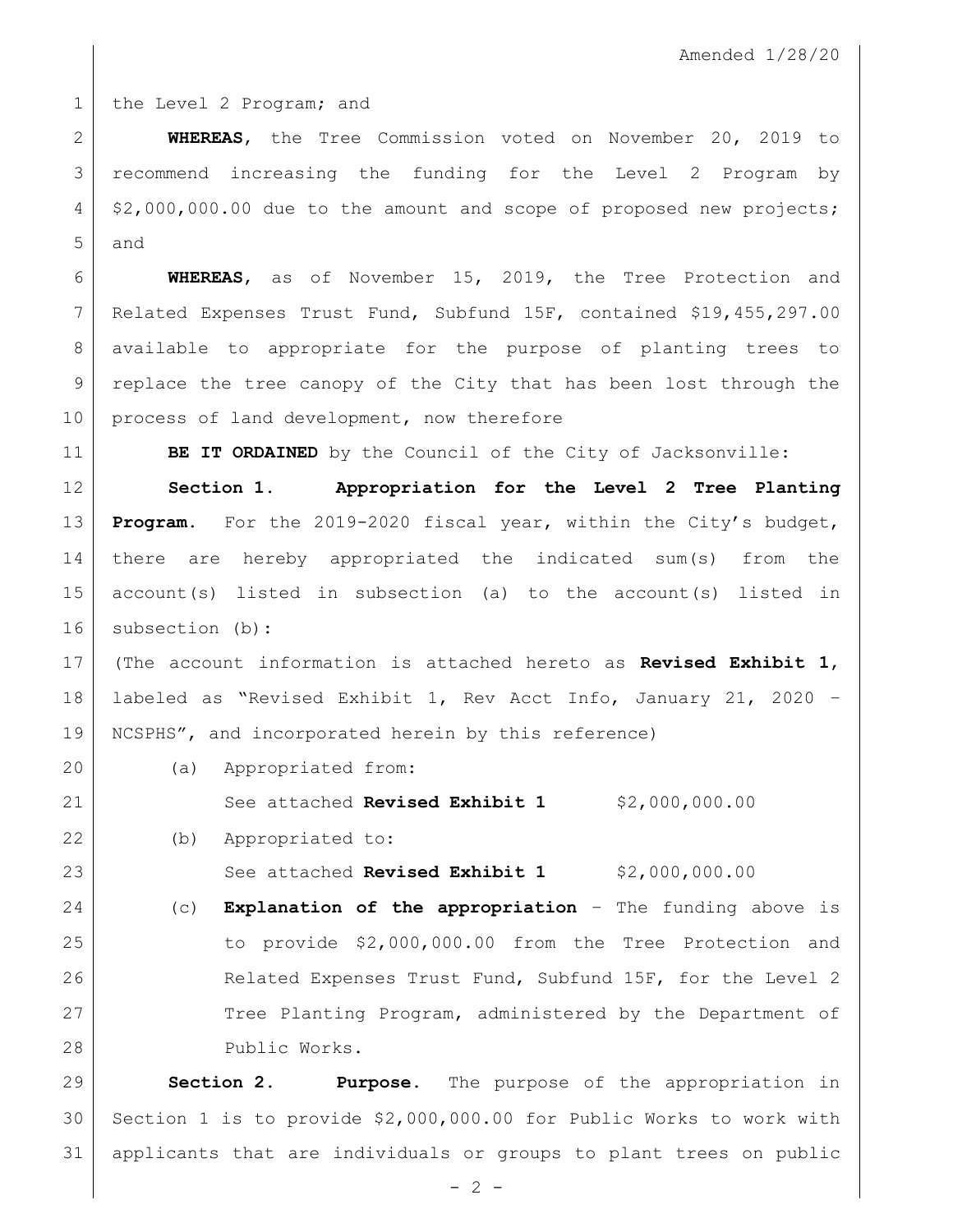Amended 1/28/20

 property in Duval County. 2 | The Level 2 Tree Planting Program (the "Level 2 Program") provides individual citizens or organizations with the opportunity to suggest a location for a tree planting project on public property within Duval County that proposes to use funds from the City of Jacksonville Tree Protection and Related Expenses Trust Fund. City Council sponsorship is not required. If a citizen or organization is interested in suggesting a planting location for the City to implement, then the following are the requirements to 10 | utilize this Program. 11 | 1. The location of the proposed planting must be: 12 a. In Duval County; and 13 b. On public property, such as a road right-of-way; a local, 14 state or national park; Duval County School Board **property**, etc.; and 2. It is preferred, but not required, that the request be at 17 least in a schematic format for locations and species of tree; 18 3. The number of trees requested may not exceed 200; 4. The Public Works Department certified City Arborist shall approve the schematic design proposed, or generate a design 21 for implementation; 5. Upon receipt or generation of a schematic design for a planting project, the Department of Public Works shall provide 24 a copy of same to the District Council Member representing the **location of the project;**  6. The request shall be heard by the Tree Commission for a 27 recommendation to the Mayor's Budget Review Committee for approval; and 7. The project shall be administered by the Public Works Department which may be separately bid the project, or may utilize the City's Continuous Tree Contractor.

- 3 -